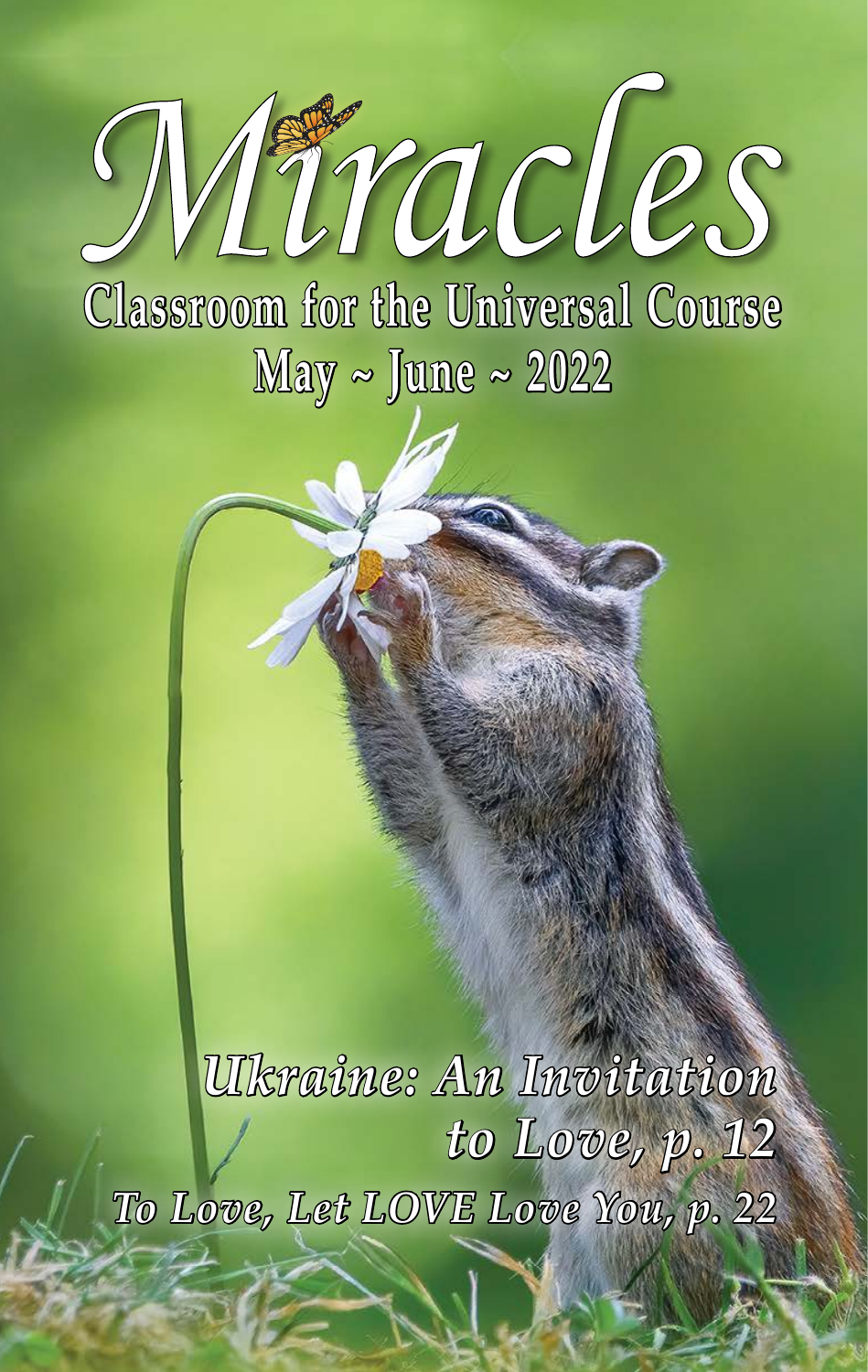# *Pay Attention, Stay Alert, Be Aware— Guidance Is Everywhere*

*by Allan Ishac* 

About ten years ago, I was lying on the table of a wonderful craniosacral therapist in New York City. I was on my back, eyes closed, in that altered state one can fall into during intense bodywork sessions. The therapist was at the head of the table, her



hands under the occipital nerve at the base of my skull. *Both her hands.*

### It was my father, long since dead, but palpably present in that moment.

Then, suddenly, there was *another* set of hands gently clasping my ankles. I asked the practitioner where she was. "At your head," she said. I told her that ten fingers were wrapped around my feet. Calmly, she replied, "Yes, I feel another energy in the room with us. Do you know who it is?" And I did, immediately. It was my father, long since dead, but palpably present in that moment.

I teared up. My father was a difficult man, and we had a challenging relationship when he was alive. Frankly, I was scared of him. He was volatile, often angry; certainly not the kind of man who would lovingly hold my feet. But there he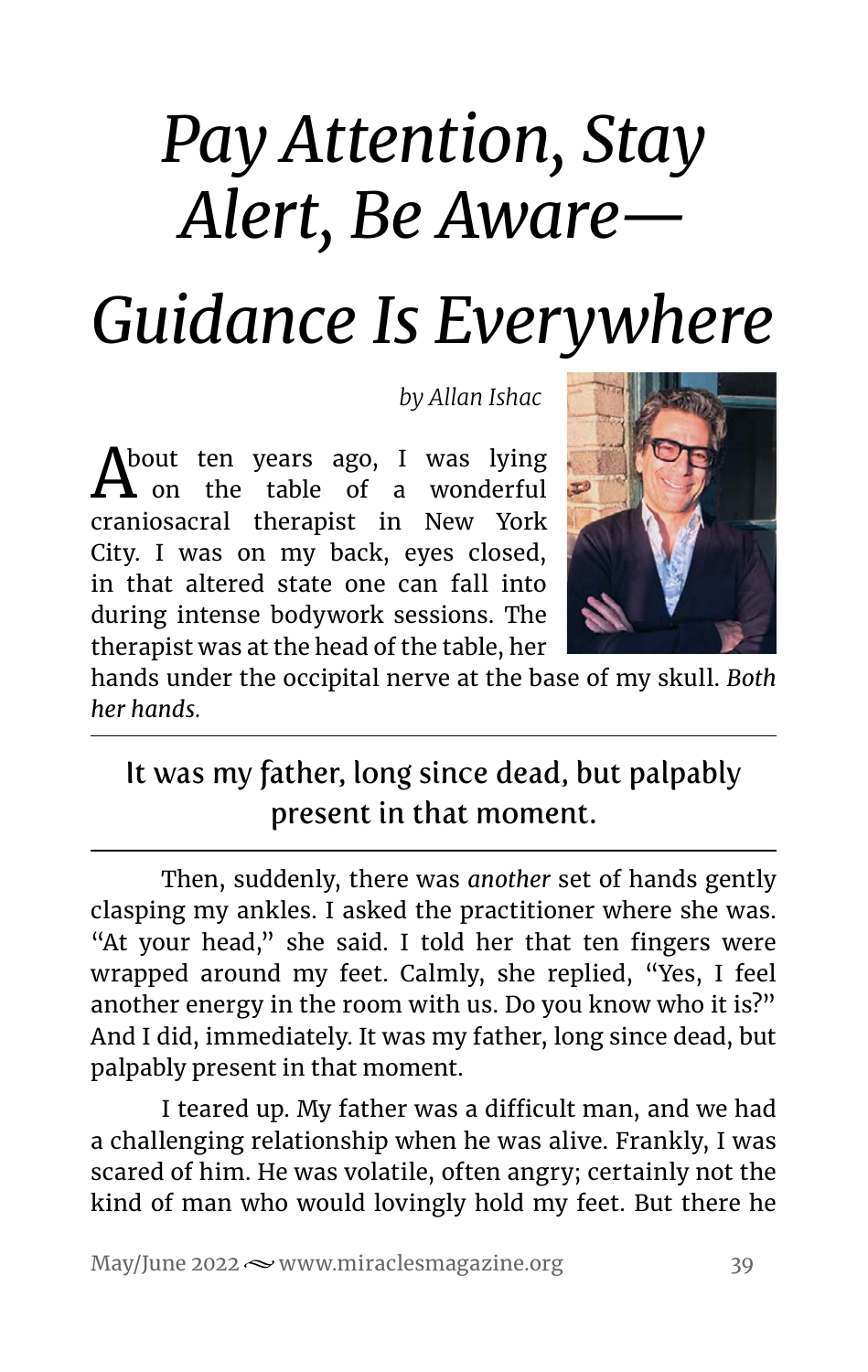was—I felt him—and over the next half hour, I heard him, too. Not words in my ears, but impressions in my head, with his reassuring grip never leaving my ankles.

He told me that he had made mistakes in life, that he was terribly sorry, and that now he would do anything to help me—just ask and he would answer. He shared other

> healing words, too, words that I believed, and that stuck. That day marked the beginning of a lifealtering relationship of posthumous, paternal support. It also ushered in a new awareness of familial energies from a trusted "Circle of Ancestors," there for me at all times, ready to help whenever called upon—constant, infallible, friendly, and free.

In the years since, that circle of attentive ancestors and non-corporeal companions has grown to include eighteen souls: my paternal grandmother whom I never met; the aunt of a friend who always laughed at my bawdy jokes; a deeply soulful psychologist who first introduced me to *A Course In Miracles*; a Haitian nanny who was my loving caregiver until I was age five; my kindergarten teacher, Mrs. Dobson, one of the kindest people I've ever known; even an ancient Greek mystic who is the protagonist in a novel I've written, along with eleven others in a circle that is still growing.

#### My job is to remove the blocks to hearing their unerring inner guidance.

Each will show up—when I get still and remember to ask—at exactly the right moment to assist with whatever problem I am perceiving. My job is to remove the blocks to hearing their unerring inner guidance; blocks that are always connected to the fear, guilt, anger, and judgments that live in my mind and act as static in my receiver.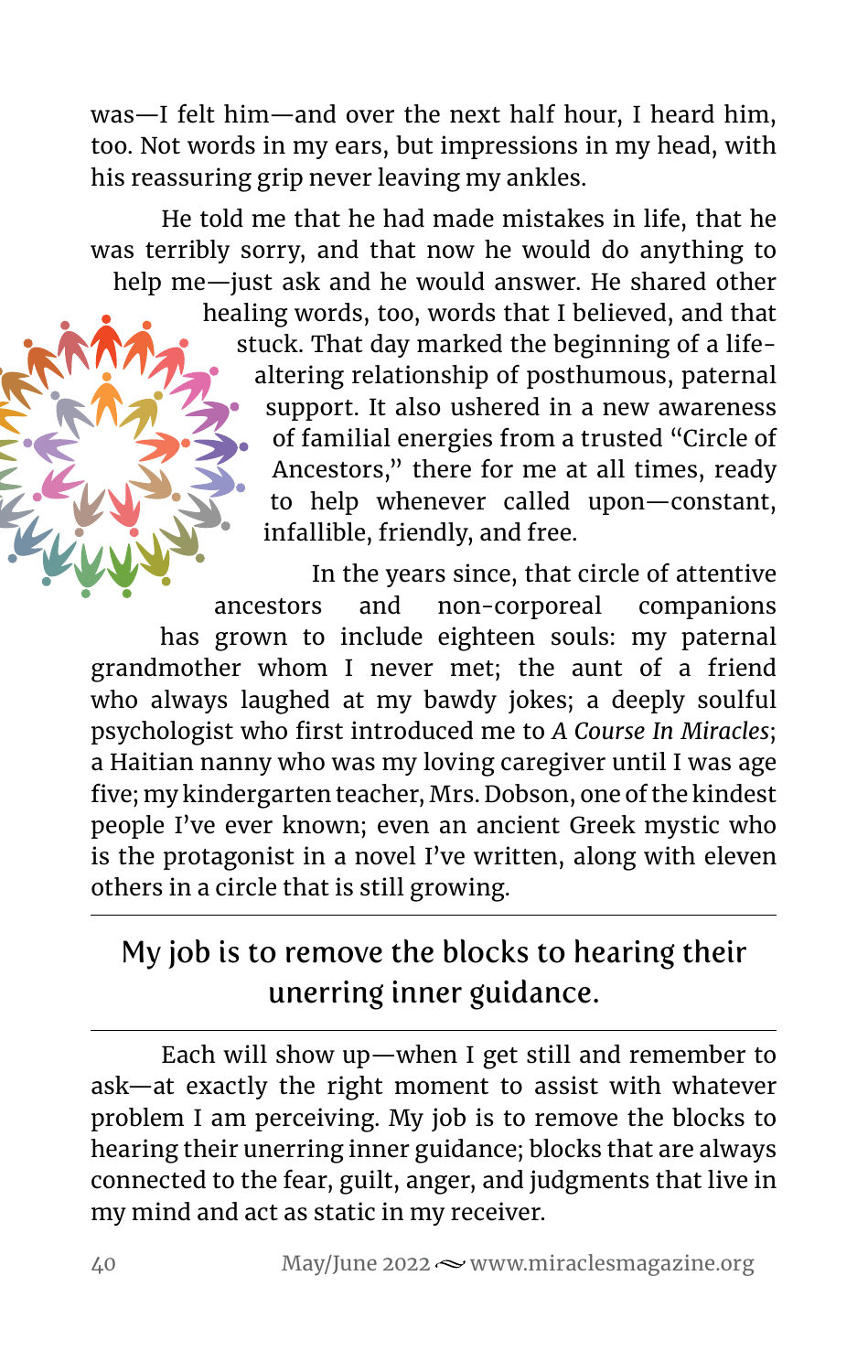The American poet Walt Whitman wrote, "The sidewalks are littered with postcards from God." As I see it, the problem is that almost no one is picking up the postcards and reading them. Working with my Circle of Ancestors, I've begun to understand the otherworldly nature of these "spiritual postcards," and how to tune into the messages they contain. For me, the guidance appears as subtle signs, synchronicities, and meaningful coincidences. If I pay attention and stay alert, rather than sleepwalk through my days, I am able to pick up on these gentle, loving, rightminded messages. The guidance has a way of mysteriously removing obstacles from my path, while being simple, highly individual, and unfailingly reliable.

# This way of living my life is like a children's game, a treasure hunt, and so much fun to play.

When I follow these breadcrumbs from beyond exactly, and connect the synchronistic dots as given, without manipulating or "improving" upon them, even if they seem strange or incongruous, a complete picture of needed actions for hopeful outcomes eventually reveals itself. This way of living my life, looking for clues from loving guides and following them without deviation, is like a children's game, a treasure hunt, and so much fun to play.

Once during a "conversation" with my Circle of Ancestors (Reid Tracy of Hay House calls his own advisers, his "Spiritual Board of Directors"), I asked why they were helping me. The answer I heard was a bit dramatic, but also made a lot of sense: "Because you are our last best hope."

Of course, we are *all* their last best hope.

The more I have thought about that, the more convinced I am that it aligns with a message that Helen Schucman received when she asked Jesus why *A Course in Miracles* came